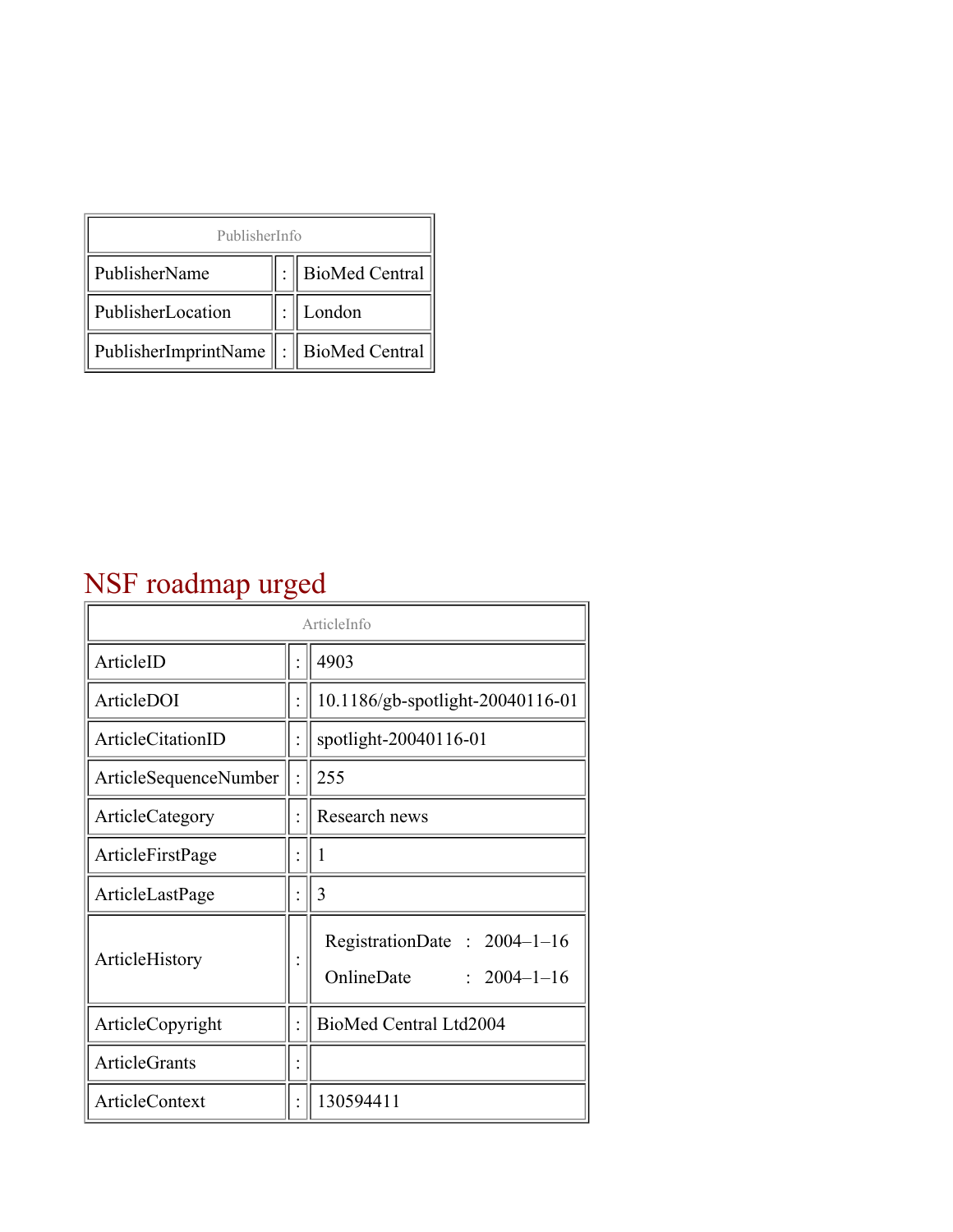## Ted Agres **Email**: tedagres@lycos.com

WASHINGTON, DC - The National Science Foundation (NSF) should produce a 'roadmap' to establish priorities for large-scale research facility projects it wishes to construct over the next 10 to 20 years, according to a congressionally mandated [report released yesterday](#page-2-0) (January 14) by the National Academy of Sciences (NAS). Such a roadmap would clarify the rationale behind major new research facilities and help assure members of Congress and the scientific community that NSF is using an established set of criteria, including potential returns to science, technology, and society.

Over the past few years, members of Congress and others have [criticized the NSF](#page-2-1) for poor explanations of how large research projects - such as optical and radio telescopes, high-energy particle accelerators, and networks of sensors to monitor the environment and cosmic rays - are selected and prioritized. In 2002, a group of senators requested the NAS study the matter, complaining that funding requests for large-scale NSF facilities "appear to be ad hoc and subjective."

"NSF should have a more systematic approach to planning," said William Brinkman, a Princeton University physics professor and chair of the NAS committee that produced the report. "These facilities play a prominent role in the fields in which they are introduced," he said at a public briefing on the report yesterday.

According to the NAS report, in the first stage of the process, peer reviewers from specific fields or interdisciplinary areas would assess proposals based on scientific and technological criteria. In the second stage, the NSF would rank surviving proposals across sets of related fields using 'agency strategic criteria' and guidance from directorate-level advisory committees. In the third stage, the National Science Board and the NSF director would assess remaining proposals using broad, national goals, including whether the projects are likely to transform areas of science or engineering. Projects would then be selected and ranked, and annual budgets would include a 5-year funding outlook and rationale for decisions.

"Science and technology quality remains at the core of this process," said Linda Lee Magid, chemistry professor at the University of Tennessee, Knoxville, and one of the NAS committee members. During the evaluation process, many requests for facilities funding will be rejected and sent back for further development. The roadmap, she said, "has off-ramps; it's not a beltway."

"The staged assessment proposed by the NRC makes sense," said Adrienne Froehlich, director of public policy at the American Institute of Biological Sciences. "Of course, it's easy to say how things should be prioritized in an ideal world, but making those judgment calls on actual projects will be very difficult," she told us.

Sam Rankin, chairman of the Coalition for National Science Funding, said the roadmap approach "sounds reasonable because it tries to get input from the scientific community at various stages."

"If the scientific community and the particular disciplines and divisions [within NSF] are making a statement of what's important and they are making a commitment to a particular project, Congress should not intervene," he told us. "It should be left to the scientific community to establish priorities of when projects should get done."